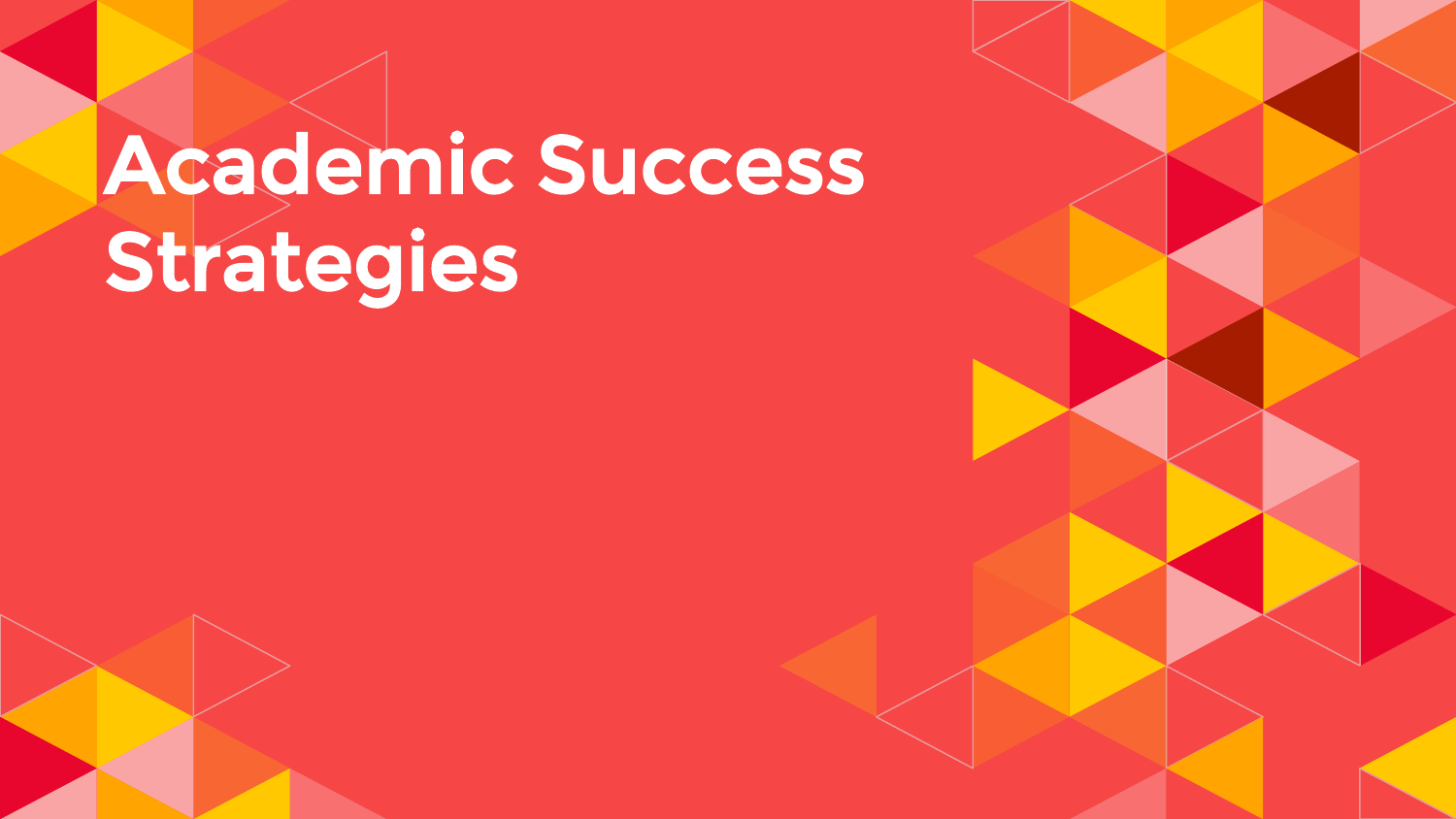### **Study Smarter! Not Harder!**

**What is Homework?** Assignments completed outside the classroom Reinforcement of knowledge learned in the classroom **Additional practice** Refinement of skills

What is Studying? Time spent going over material Regular study time to understand concepts Includes: flashcards, detailed notes, outlines, and reading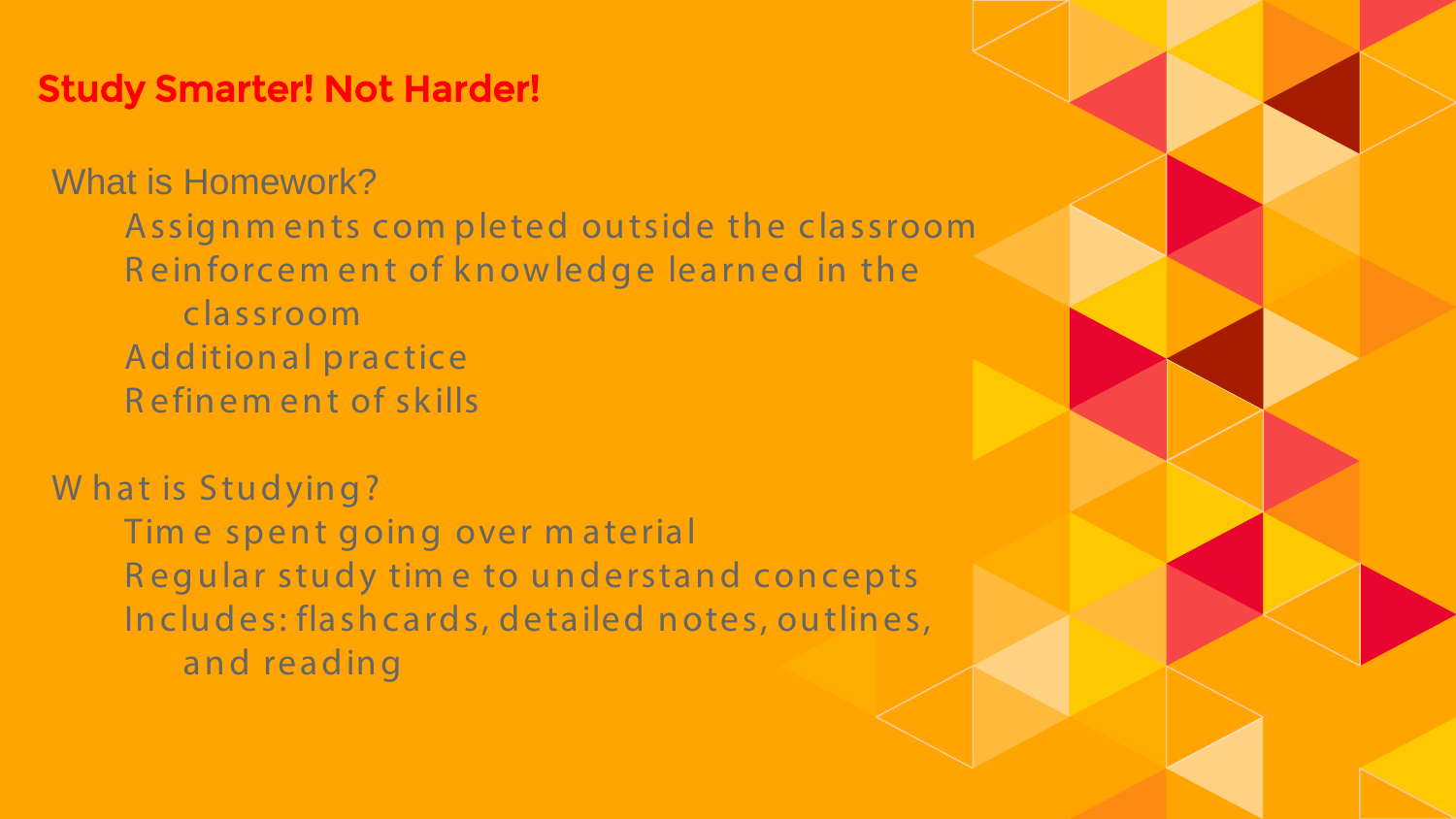# Ways to Study More Effectively

- ◂ Find a quiet place to study
- Set specific time to study
- ◂ M ake sure you have study m aterials
- ◂ K eep a positive outlook about studying
- ◂ D o not procrastinate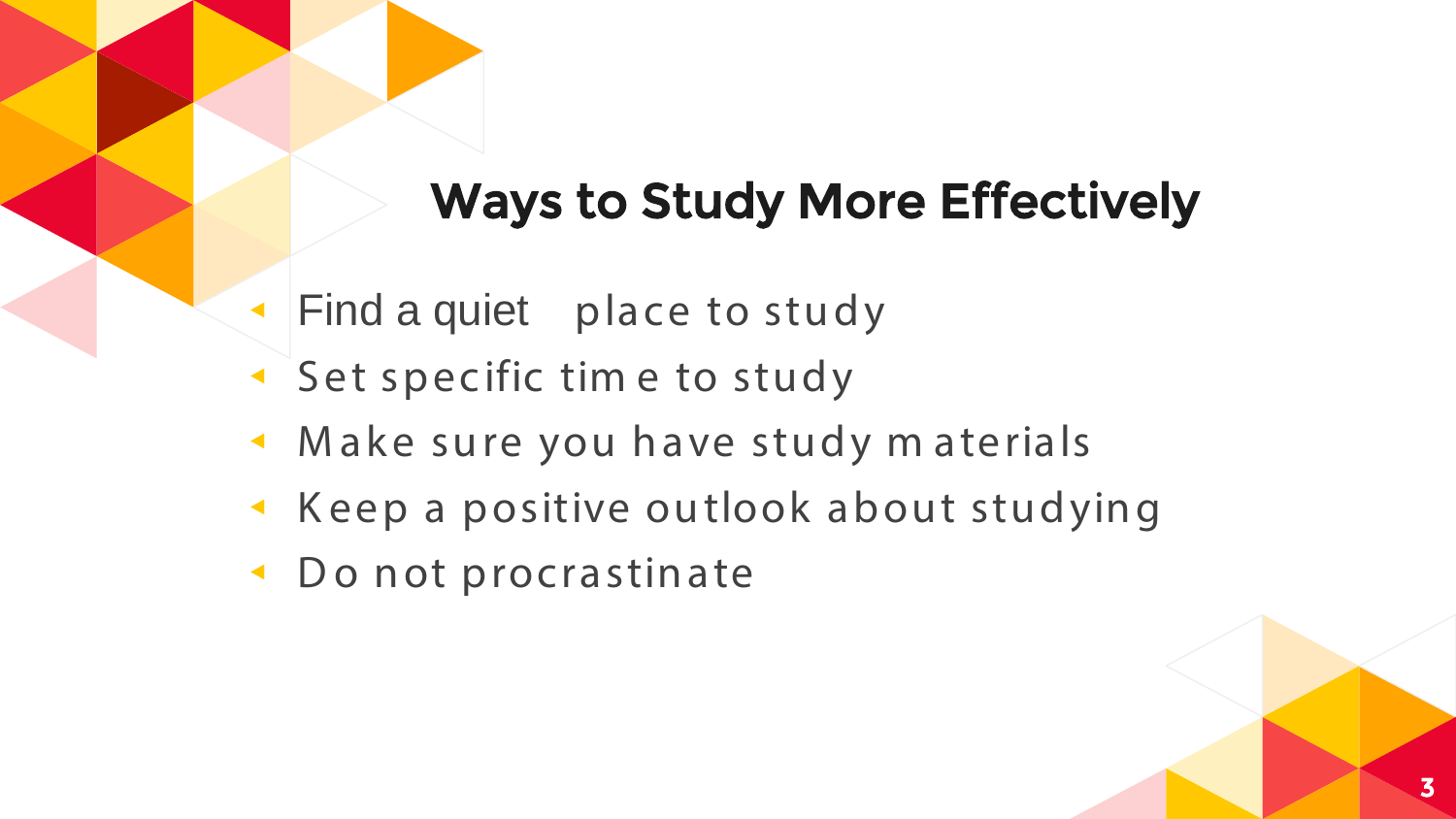# **Create a Study Plan**

- What is a study plan?
	- Organized study schedule
	- Holds you accountable  $\blacktriangleleft$
	- Develops self-discipline and determ ination
- Why do I need a study plan?
	- Navigate through college education in an organized  $\blacktriangleleft$ manner
	- ← Do a self-evaluation of your current schedule & time management

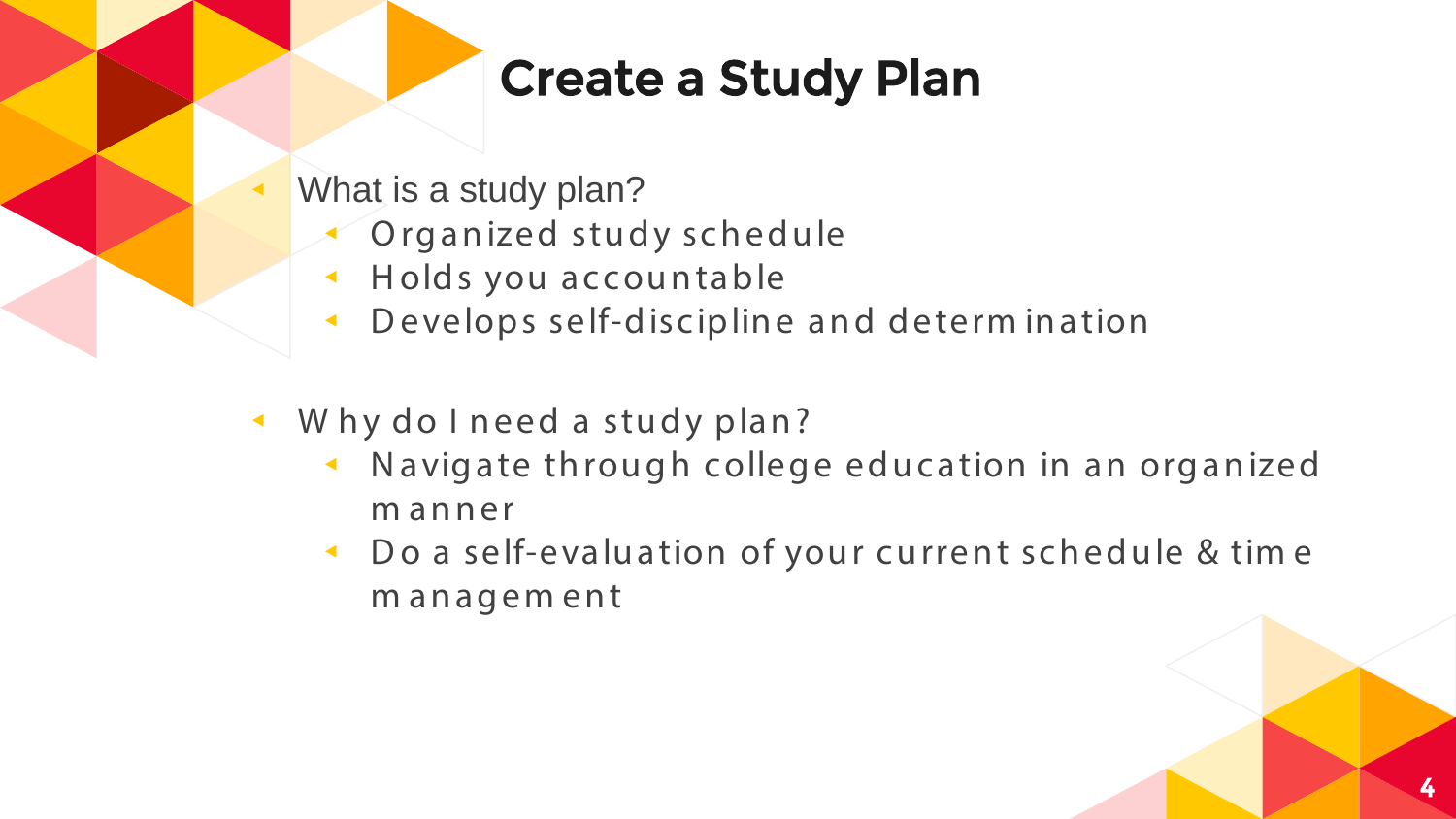# **Managing Your Time**

- How much time should I spend studying?
	- How many credits am I taking?
	- What are my personal study habits?
	- What are my educational goals?
- How to manage your time effectively
	- Balance personal life with school work
		- Determine your study goals
		- Make a detailed study schedule and write it down
			- Schedule assignments and class time ◀
			- Schedule time for personal life and activities  $\blacktriangleleft$
		- Prioritize assignments
		- Prepare for tem ptation
		- Find a productive study environment
		- Stay organized & stick to your schedule
		- Plan for 30 or m ore hours per week of study time
		- Use a monthly planner to get a bird's eye view of the month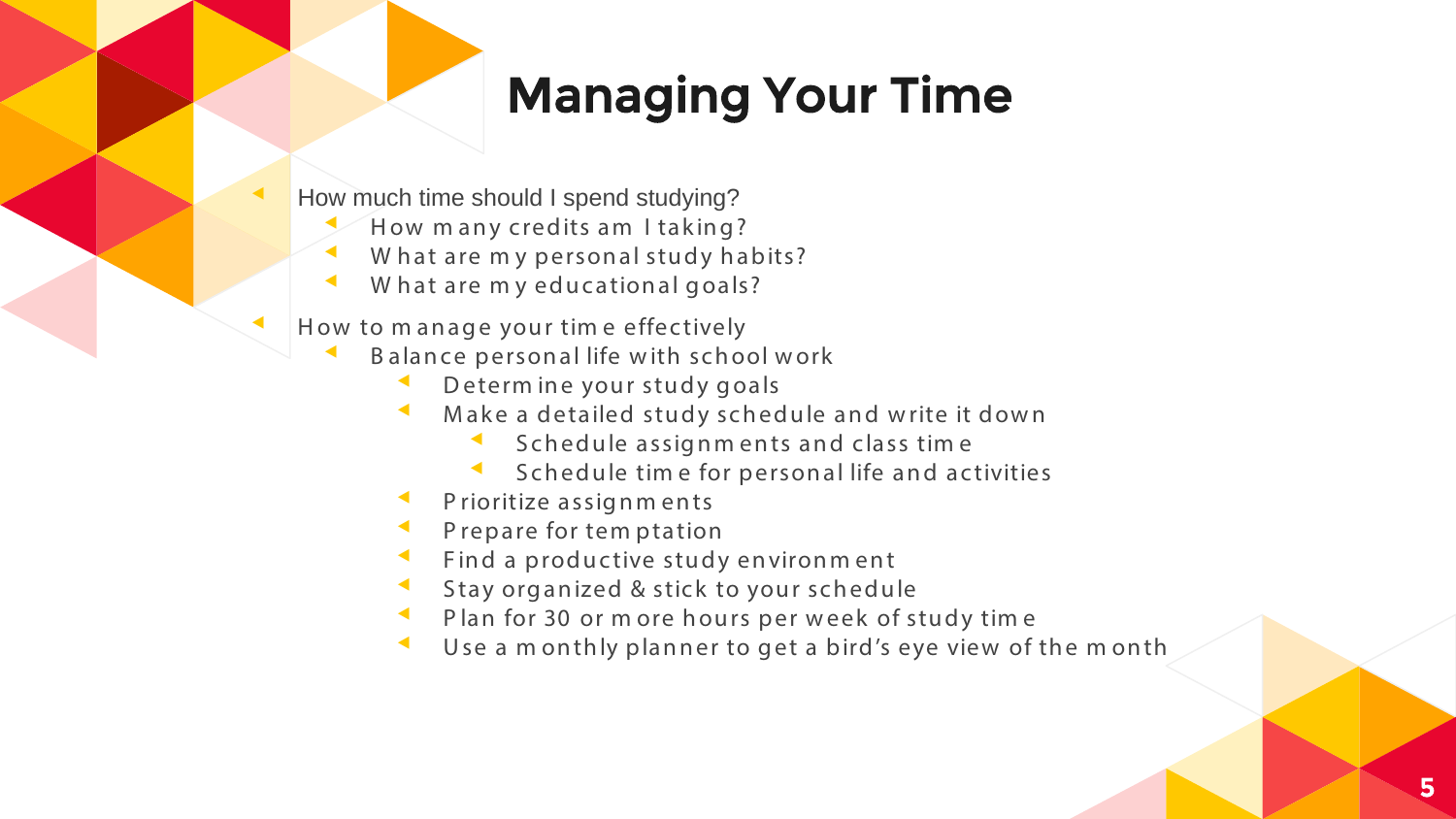### Purpose for Taking Effective Notes

Helps you remember im portant concepts

P repares for exam s

Forces you to listen m ore carefully

D evelops critical thinking skills

Organizes your thoughts and prepares you for exams

Increases your confidence and enhances your perform ance on exam day

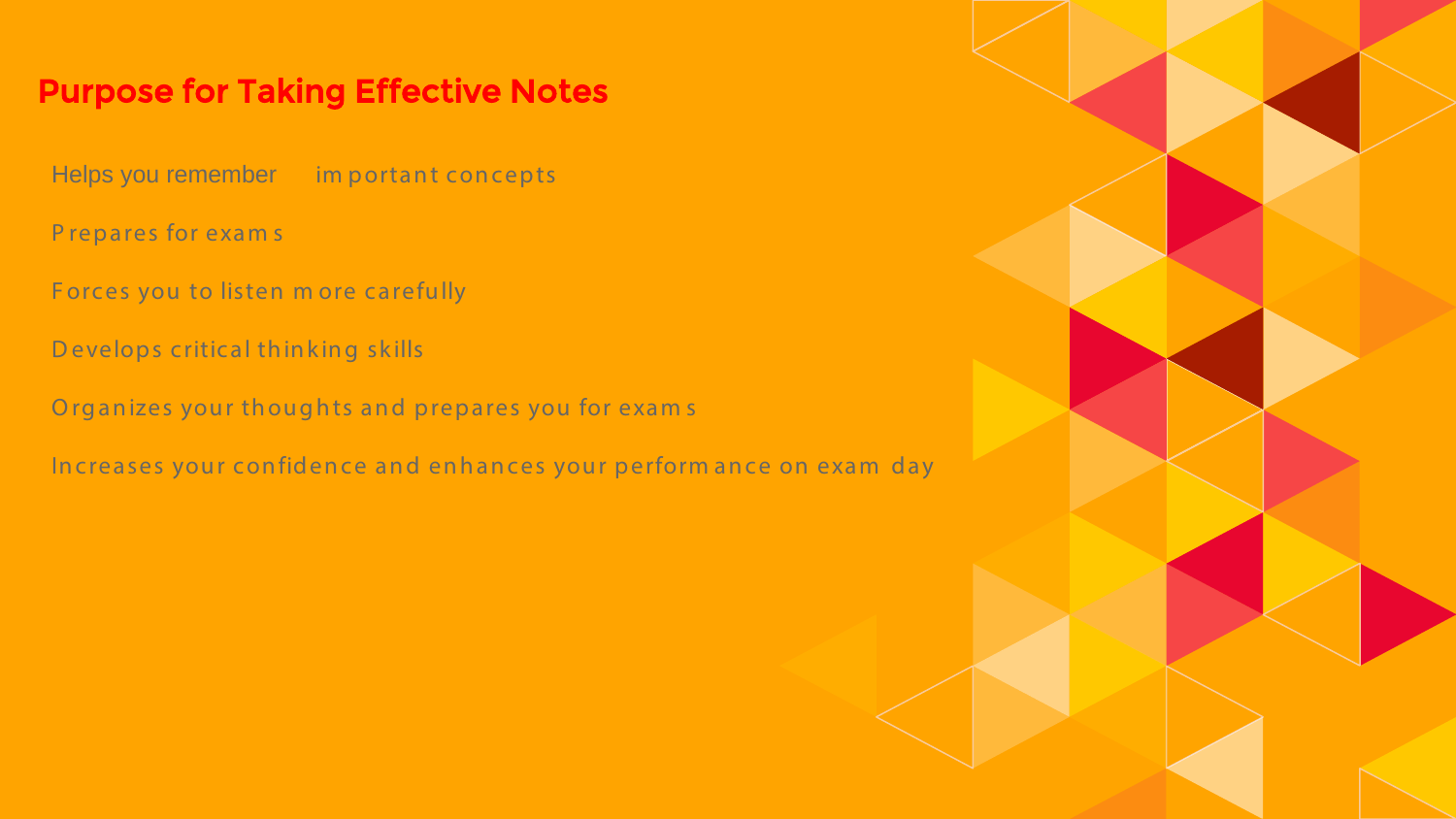### How to Take Effective Notes

Read assigned text book reading before class

- Use a 3 ring binder with loose leaf paper
- B ring highlighters to class
	- Develop a way to color-code your notes
- Be prepared for class mentally and physically
- Concentrate on being a good listener
- Pay attention to details, facts, explanations, and definitions
- Ask questions
	- Learn to take notes in a way that is helpful for you
		- **Outlining**
		- Mind m apping
		- Charts or graphs
		- Make notes that are brief
		- Use abbreviations
		- Leave space to add additional notes and comments
- Com pare notes with other students
	- Review notes im m ediately after class, at hom e, before returning to class
		- Edit notes to clarify concepts
- Review core concepts in text books
	- **Headings**
	- Sum m aries<br>Bolded terms
	- ▲ Bolded terms 7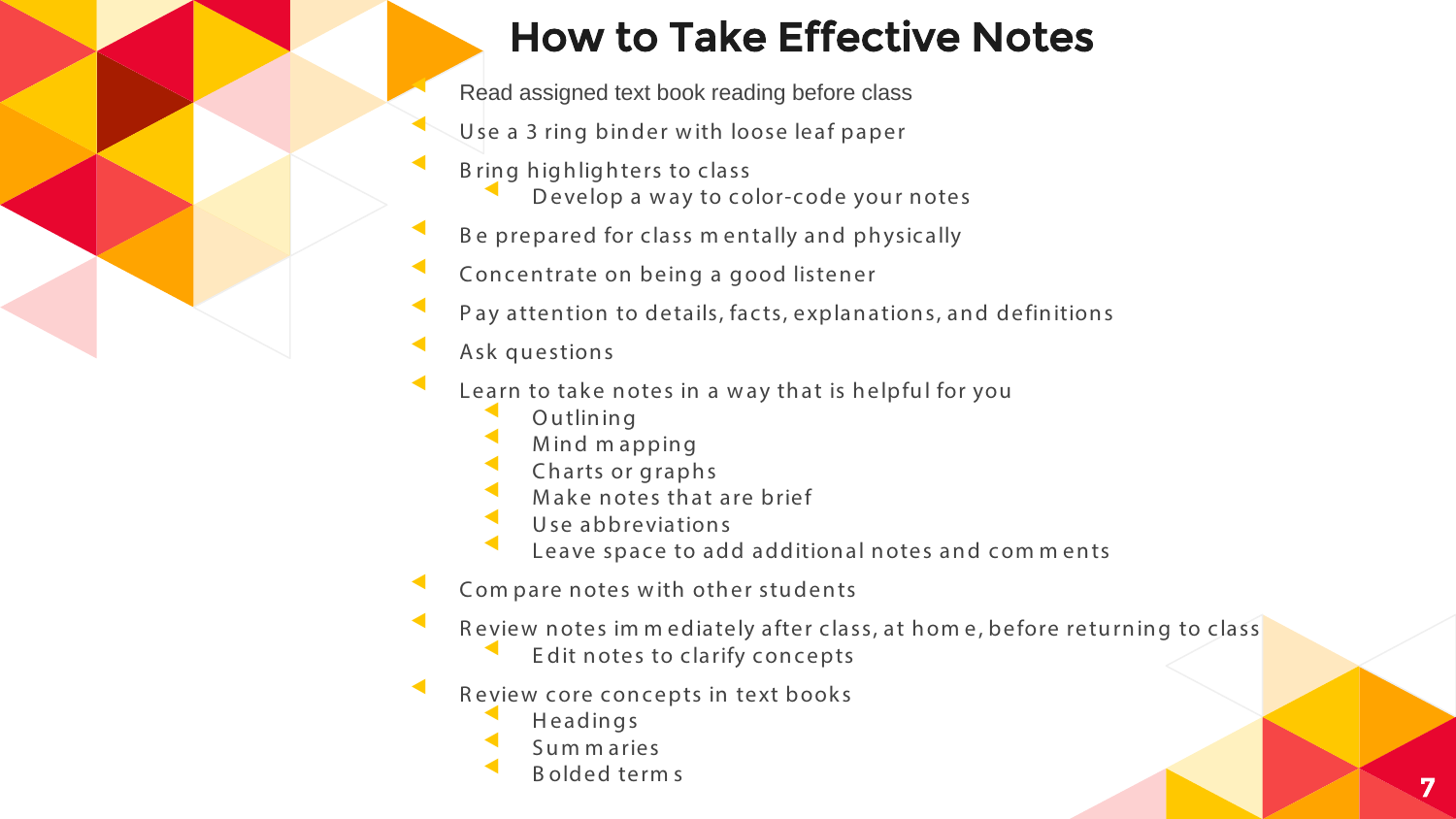### Effective Notes Make Great Review Tools for Exams

Create study checklists

Create sum m ary notes

Create flash cards

R ecord notes

Create study questions

Im age word association

Create acronym s and m nem onic devices

M ake analogies

U se repetition

Create m ind m aps/graphic organizers

C reate outlines

C reate vocabulary lists w ith definitions

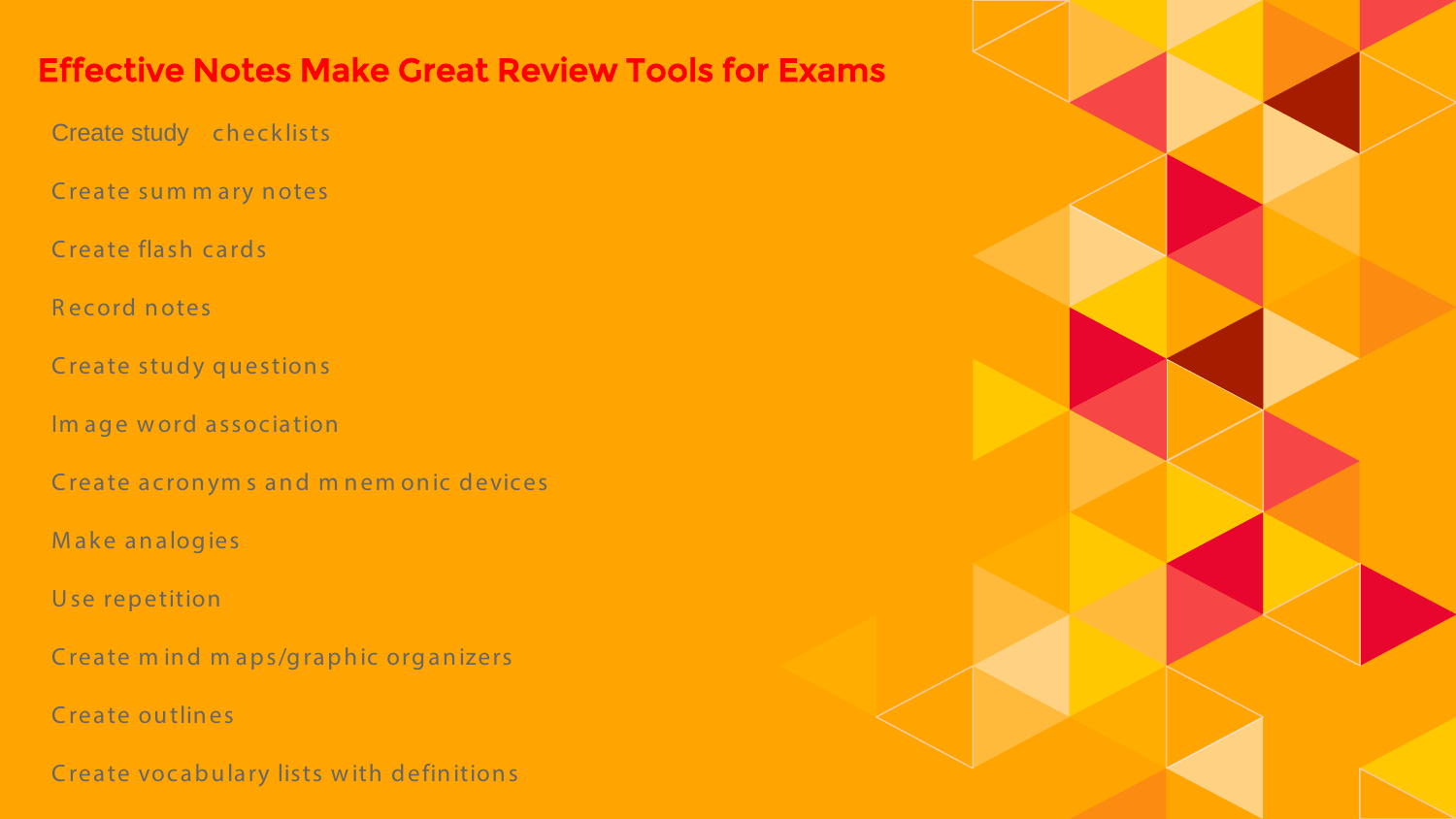# While Learning, Think and Ask Yourself These Questions:

- ◂ Where have I heard this before?
- ◂ W hat does this rem ind m e of?
- ◂ W hat does this look like?
- ◂ W hat does this sound like?
- ◂ W hat do I already know about this?
- ◂ Answ ering these questions w ill prim e your brain for learning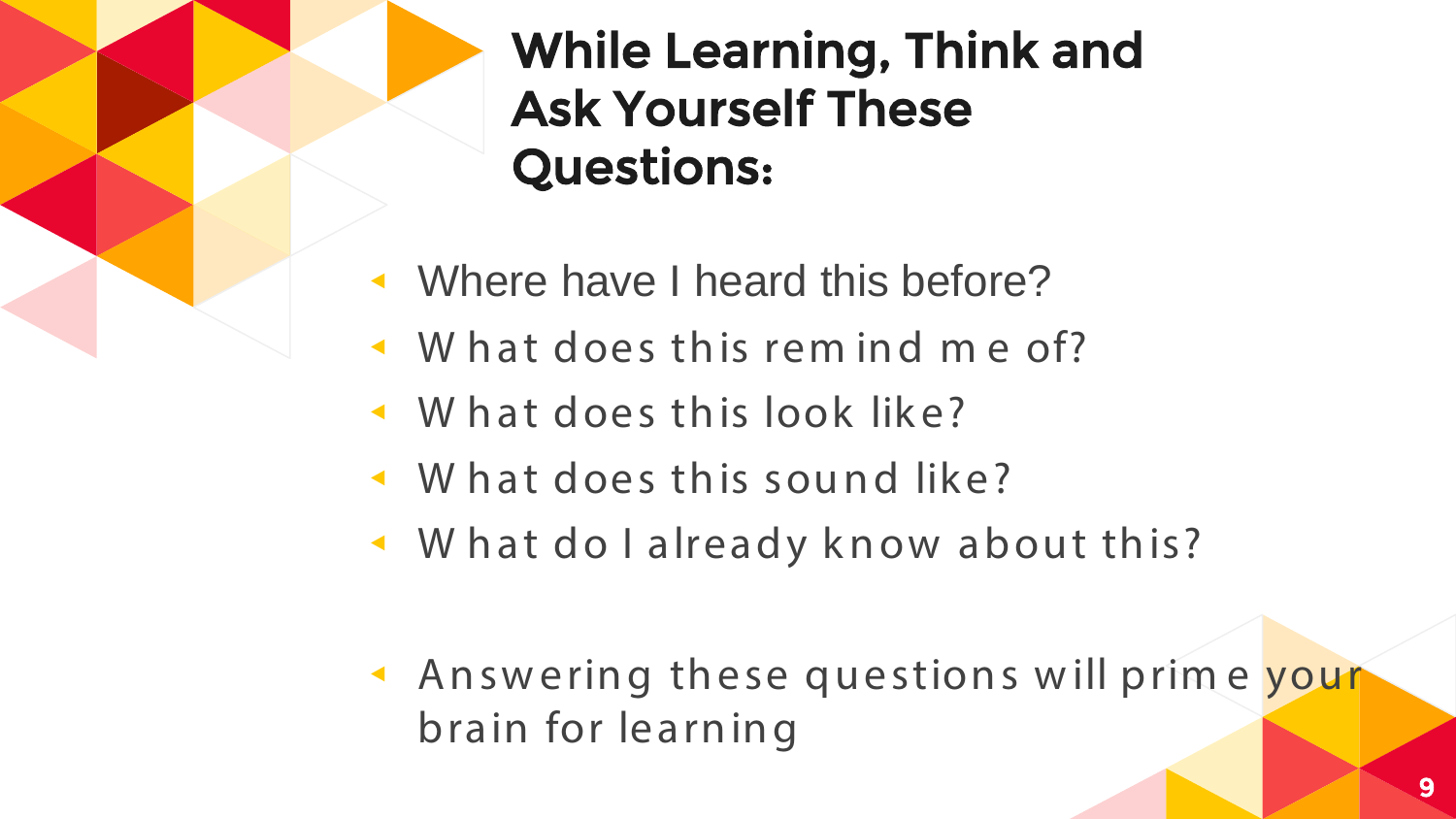# Organizing for Tests

- Begin reviewing early
- Conduct daily reviews
- Read text book assignm ents before lectures
- Review notes after lectures
- Review with study group
- Conduct major reviews early, not the night before an exam
- Study difficult material when you are alert
- Avoid cram ming the night before
- Be physically ready and well-rested
- Find out what type of exam (essay, m ultiple choice, true/false, fill in the blank)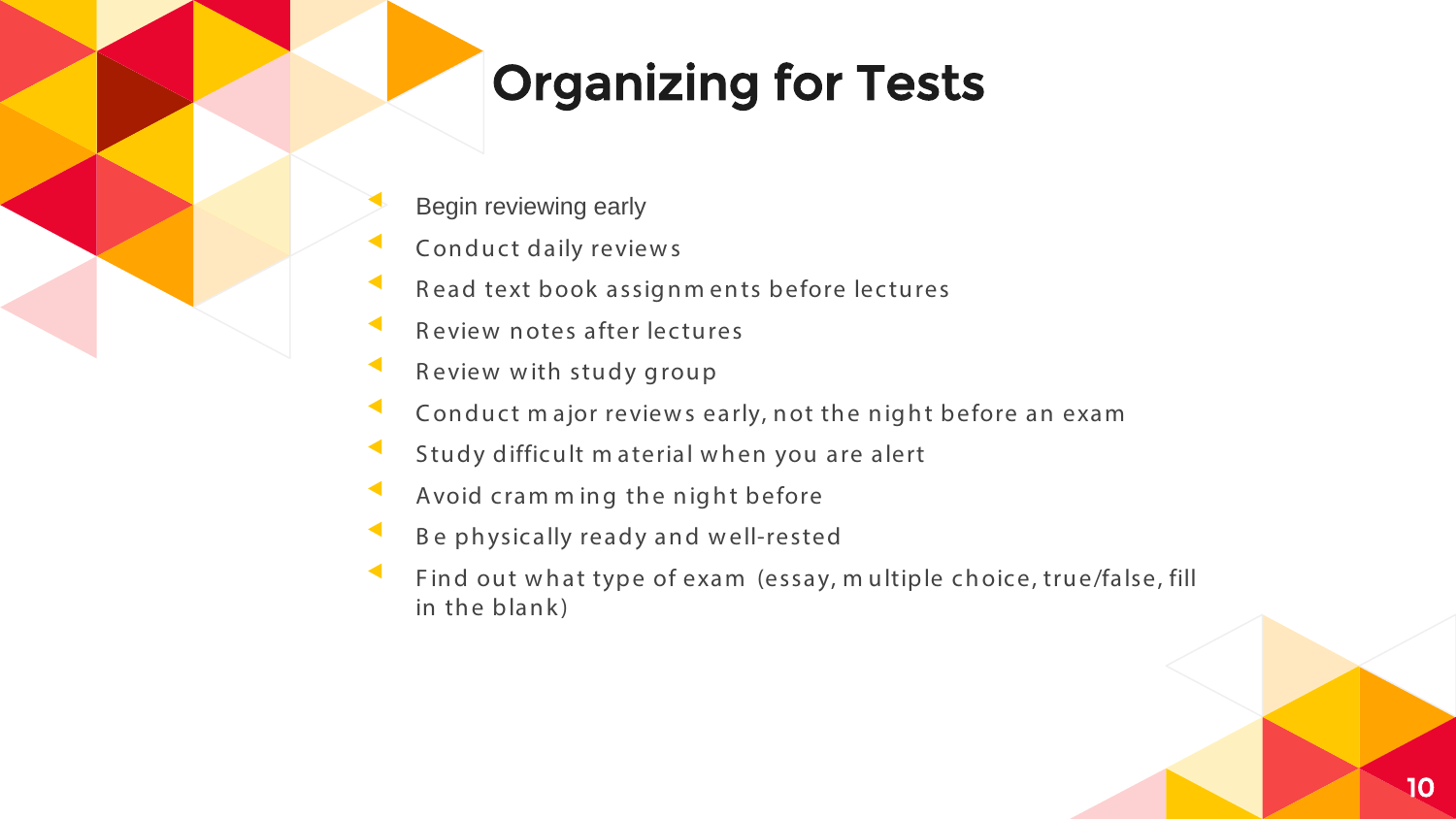

# **Anticipating Test Content**

- Use study quides
- Ask instructor what will be on the exam
- Pay attention to specific points or clues
- Generate possible questions by creating, "who, what, where, when, why, which, and how" scenarios with course concepts
- Review previous exams
- Confer with other students
- Receive tutoring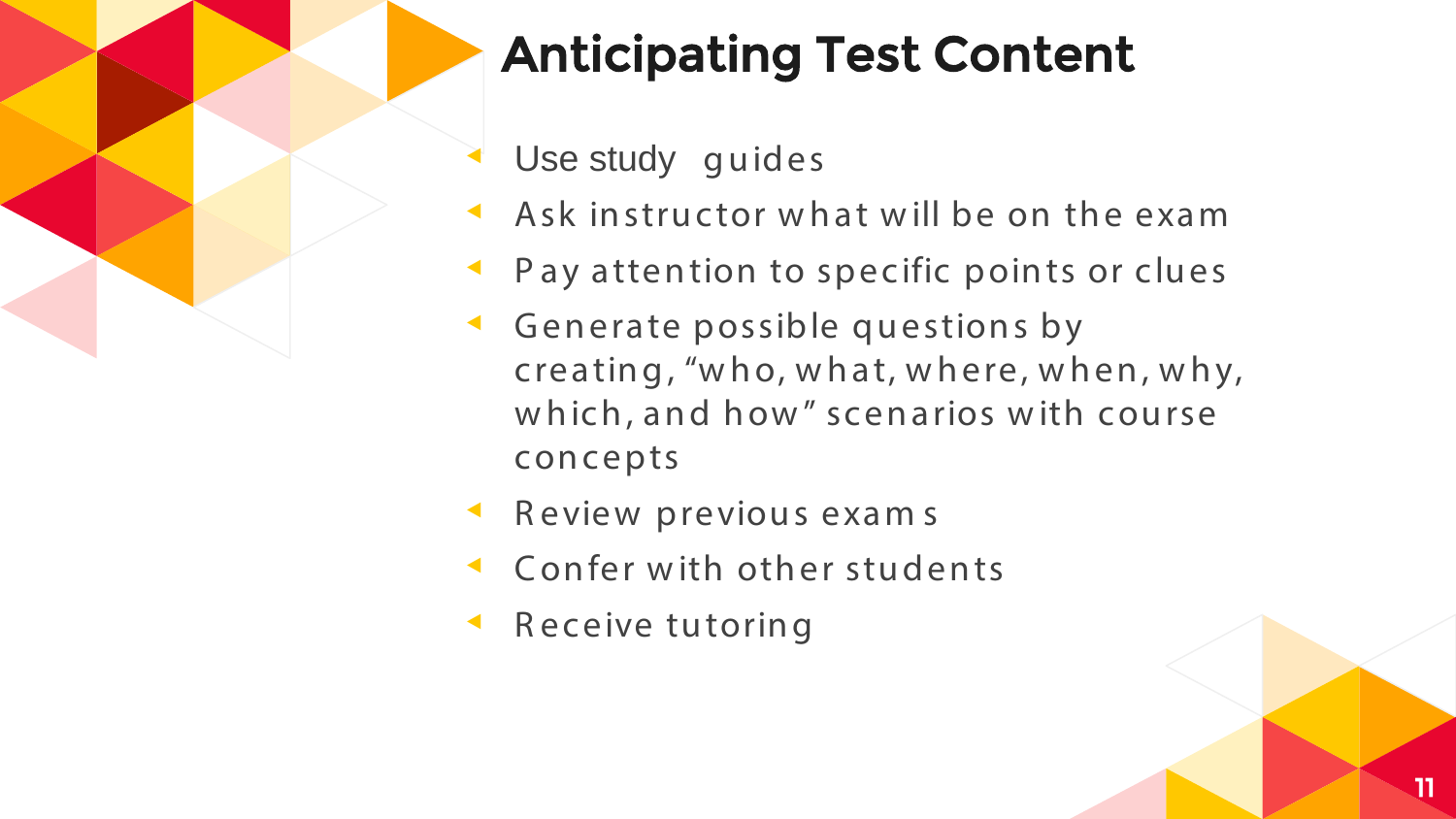### Tips for Managing Your Stress and Testing Anxiety

What are the causes of testing anxiety? Lack of study tim e and preparation P oor study habits P oor organization

W hat are the physical signs of testing anxiety? Fast heart beat **Sweating** P anic attacks

W hat are the effects of testing anxiety? Nervousness M ental block

How can I reduce testing anxiety? Study effectively U tilize good tim e m anagem ent Learn to concentrate B uild confidence M aintain positivity

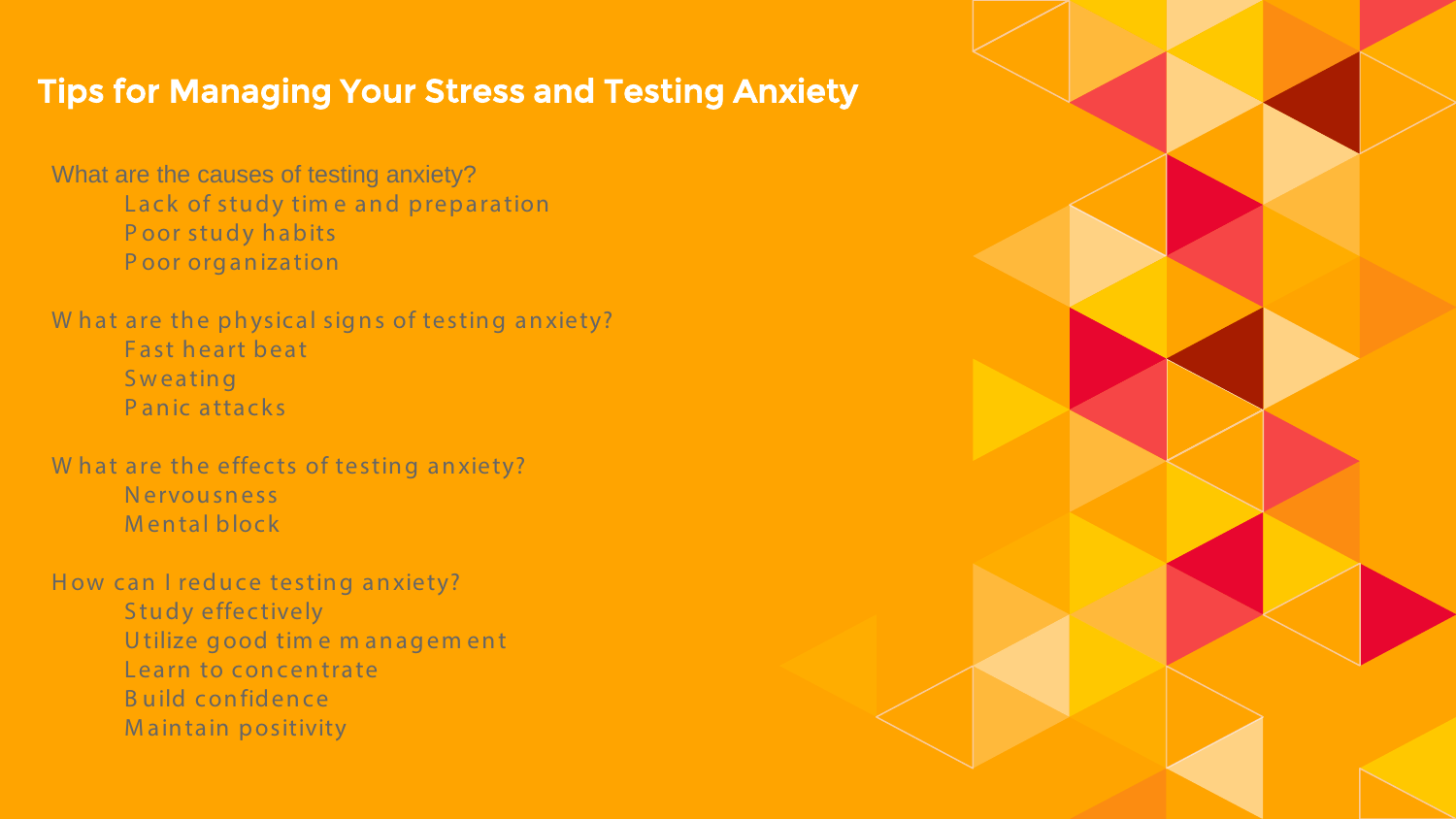

# **Before the Exam and Test Anxiety**

- Be prepared Exercise Get plenty of rest Eat a nutritious meal
- Approach exam with confidence

- Hydrate!
- Allow plenty of time to get to campus
- Relax before the exam

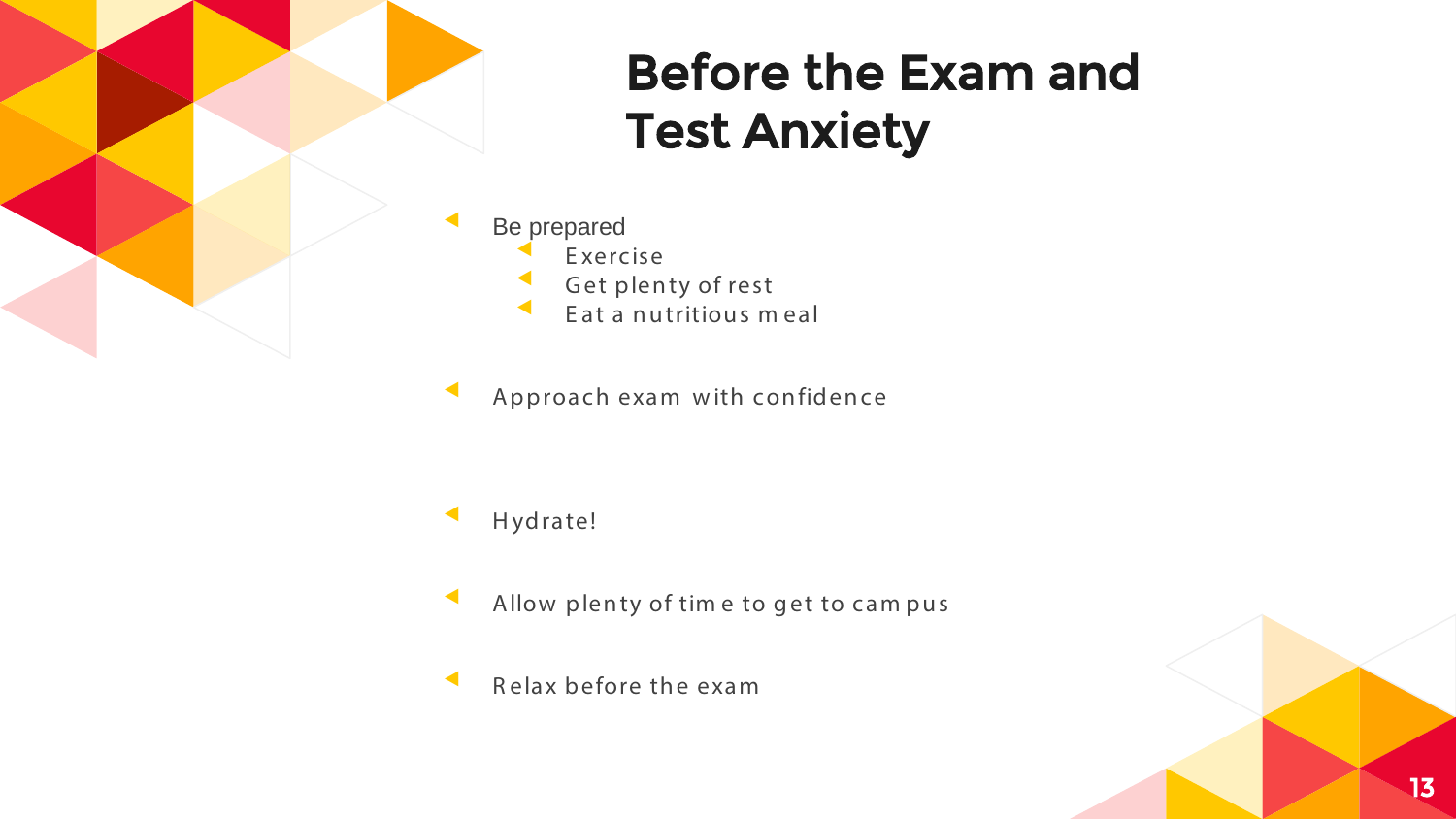### Test Taking Strategies and Tips

- 
- 
- 
- 
- 
- 
- 
- 
- 
- 
- 
- 
- 
- 
- 
- 
- 

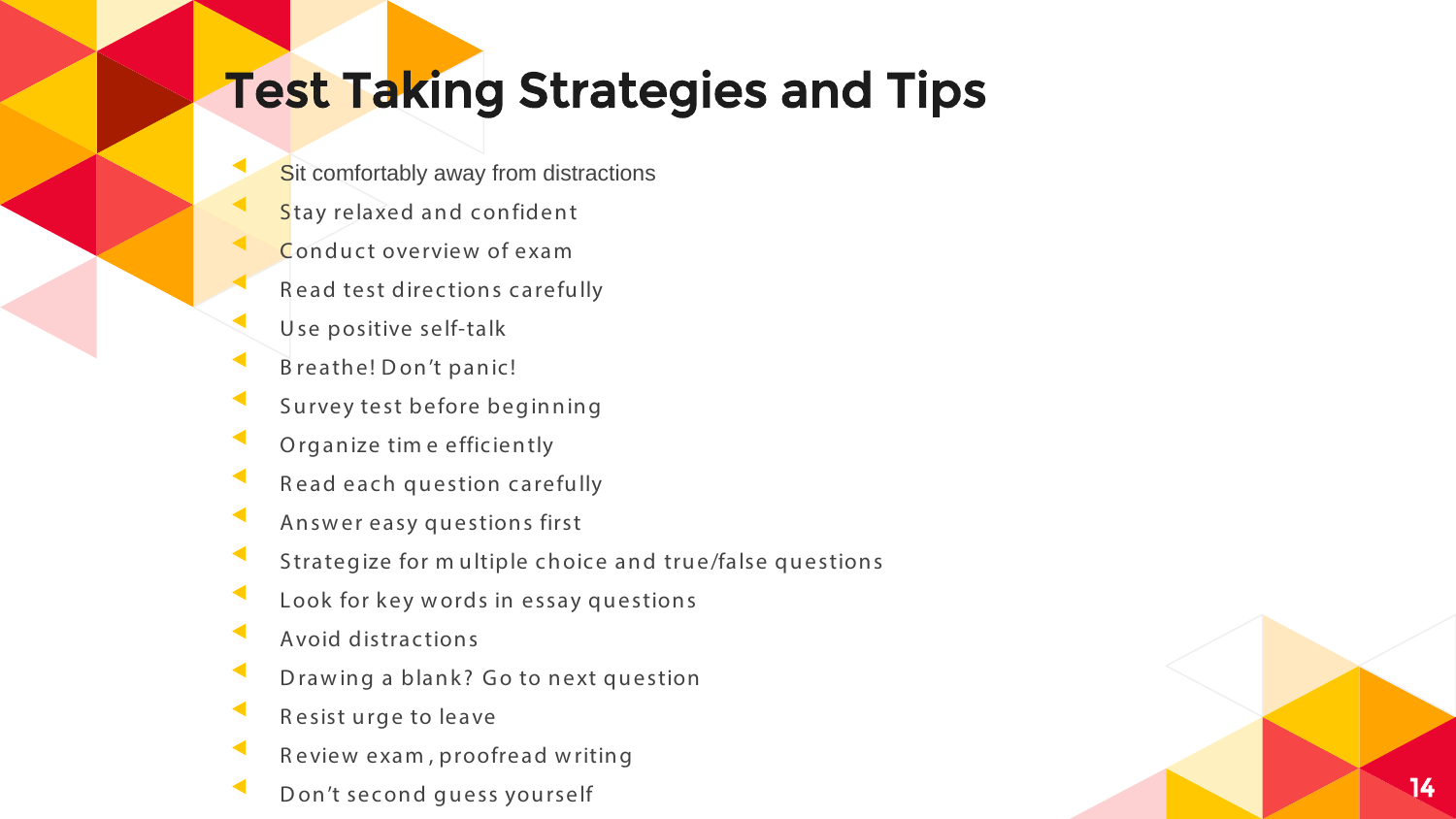#### After Exam

Review exam

How well did I do?

W hat could I have done differently?

How might I apply these strategies to other classes?

Understand your m istakes

Create new study questions

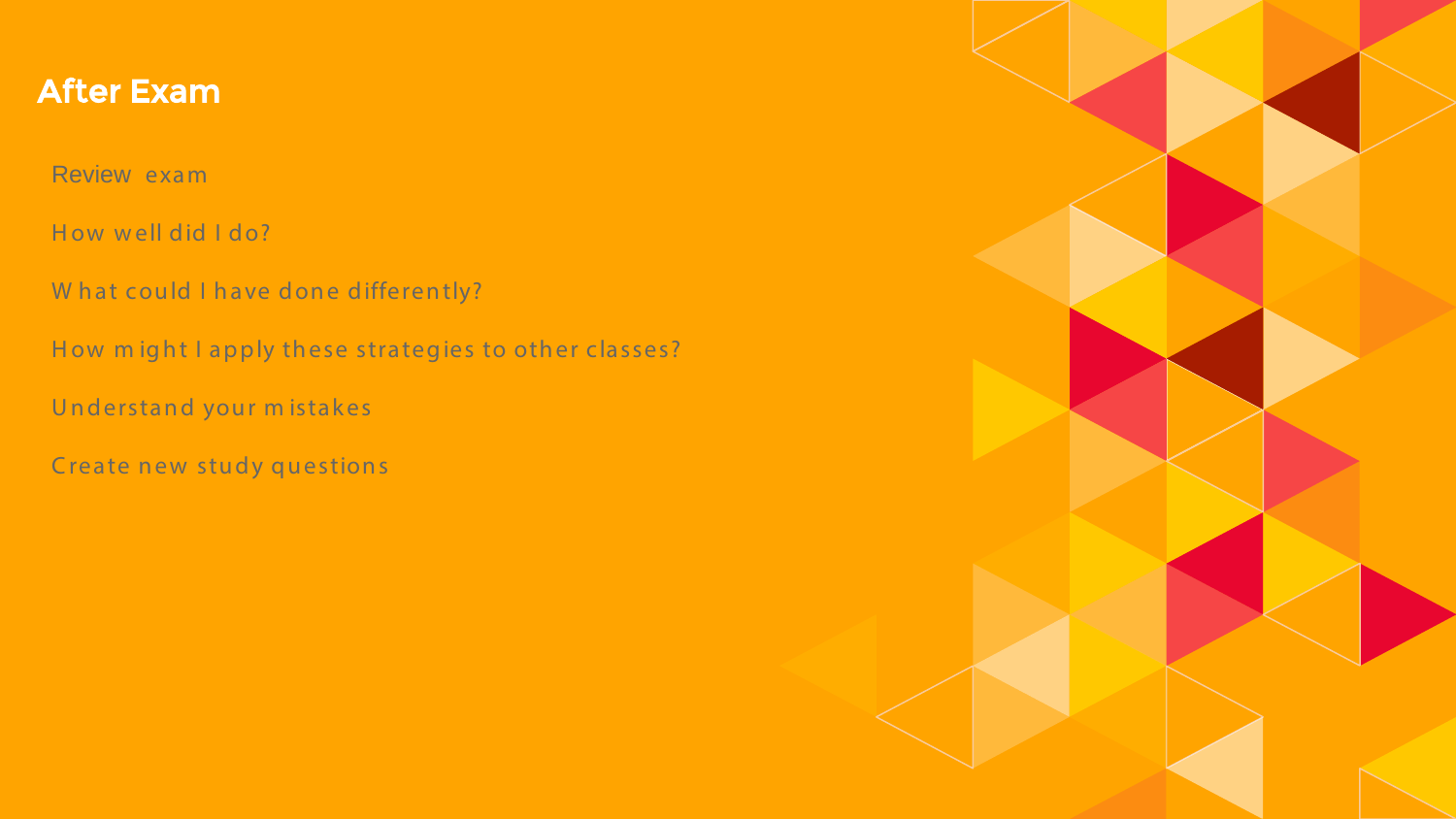

# **Types of Exams**

- True/False
- Multiple Choice
- Open Book
- $\triangleleft$  Essay

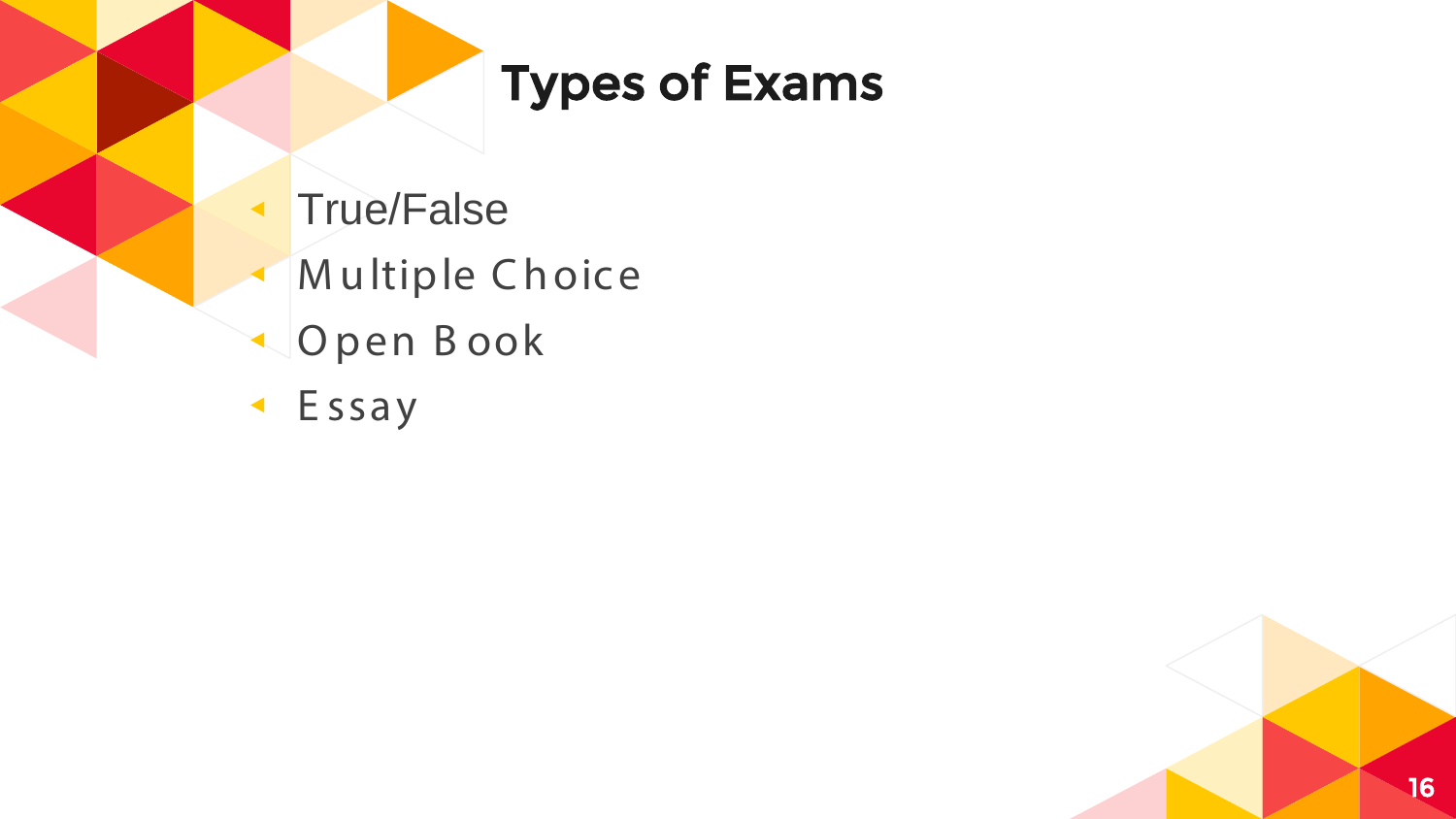# **True/False Exams**

- Every part of a true sentence must be "true" " to be true.
- Pay close attention to:
	- Double negatives of using 2 negative words in a sentence
		- None, not, never
	- ← Qualifiers allow for exceptions and possibilities
		- Some, few, often, many, frequently
	- Absolutes imply there are no exceptions
		- None, never, always, all, every, only
	- Long strings of statements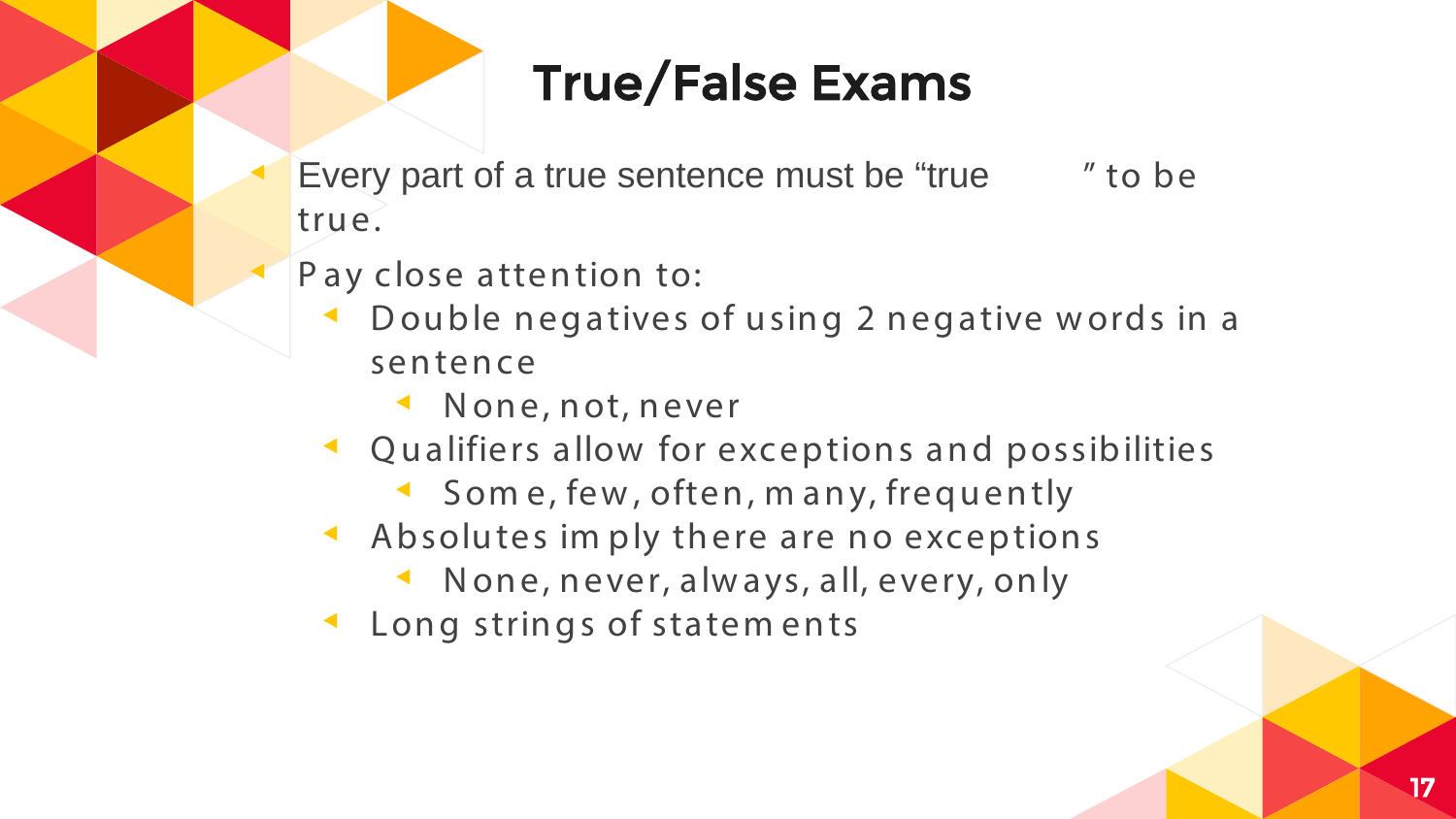#### Multiple Choice Exams

- Read each question carefully, think critically, and use logic and problem solving skills
- Cover the options, read the stem, and try to answer
- R ead the stem w ith each option
- E lim inate incorrect or suspicious options
- Q uestion gram m atically incorrect options
- Q uestion options containing negatives or absolutes words
- Use hints from questions you know

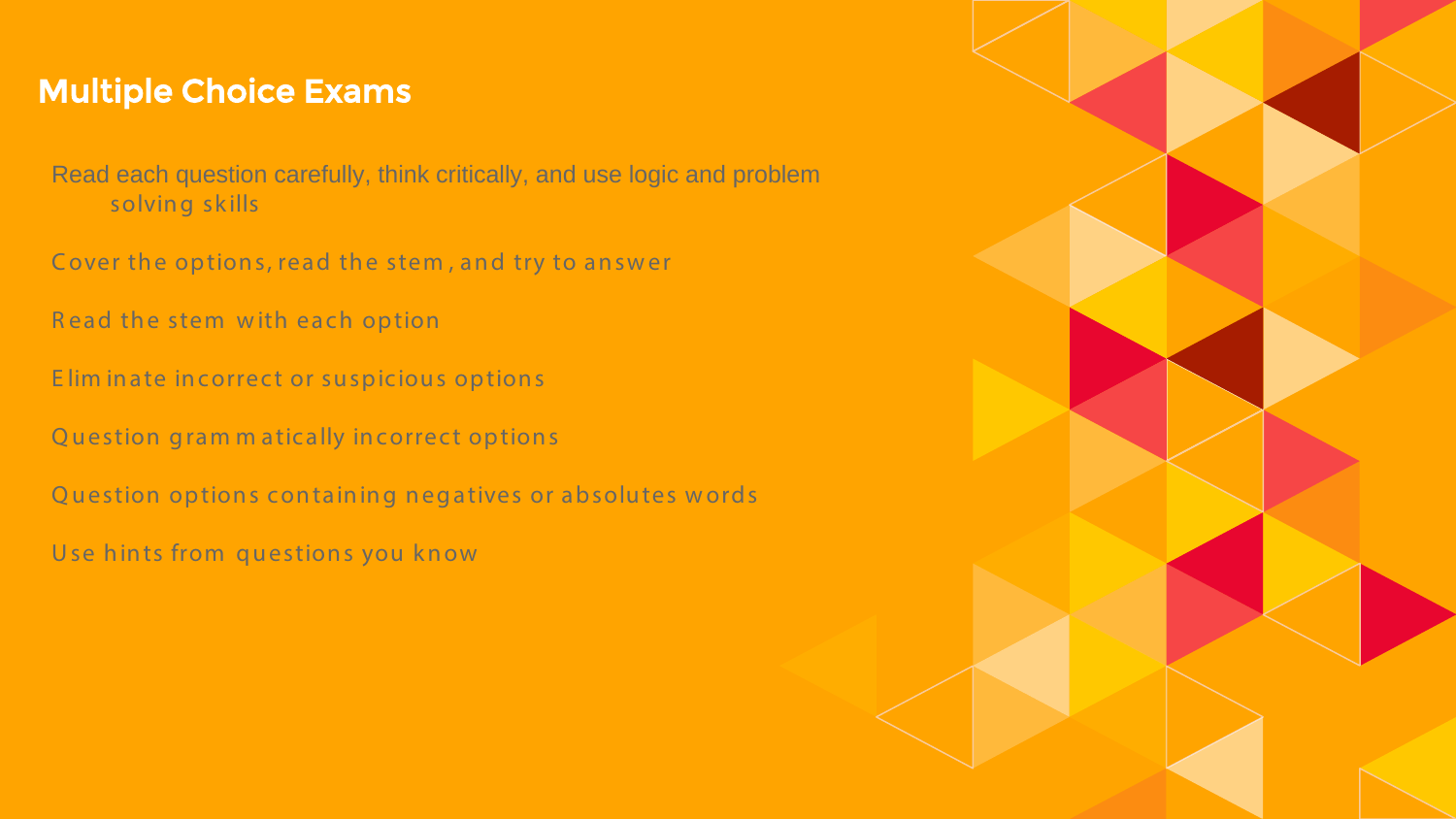# Open Book Exams

- 
- 
- 
- 
- 
- 
- Solutional Companize Your Materials<br>
19 Familiarize yourself with layout<br>
19 Organize with class notes<br>
20 Write short manageable sum maries<br>
20 Elist out data and formulas<br>
20 Elist out data and formulas<br>
20 Elist out dat
- 
- 
- 
- 
- 

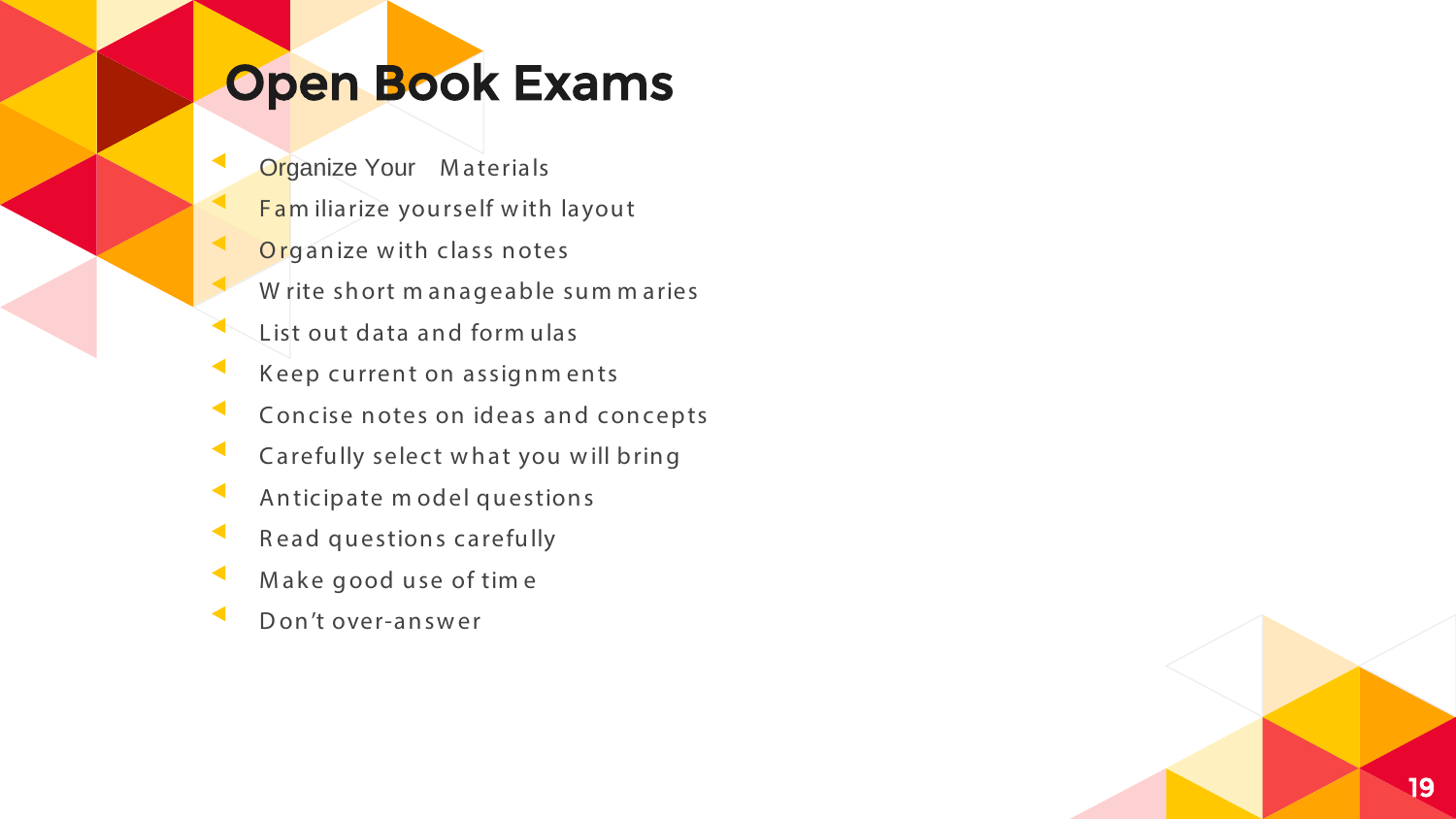### **Essay Exams**

Look over the exam to see how many essay questions, then set

up time schedule

- Note how questions are phrased and look for key words Com pare, contrast, criticize, etc.
- Write down key words
- Think before writing
- Make a brief outline
- Number items in order
- Get to main point
- Strong first sentence
- Develop argument
	- Begin with key point
	- Develop each point
- Sum m arize
- Review
	- Edit
	- Correct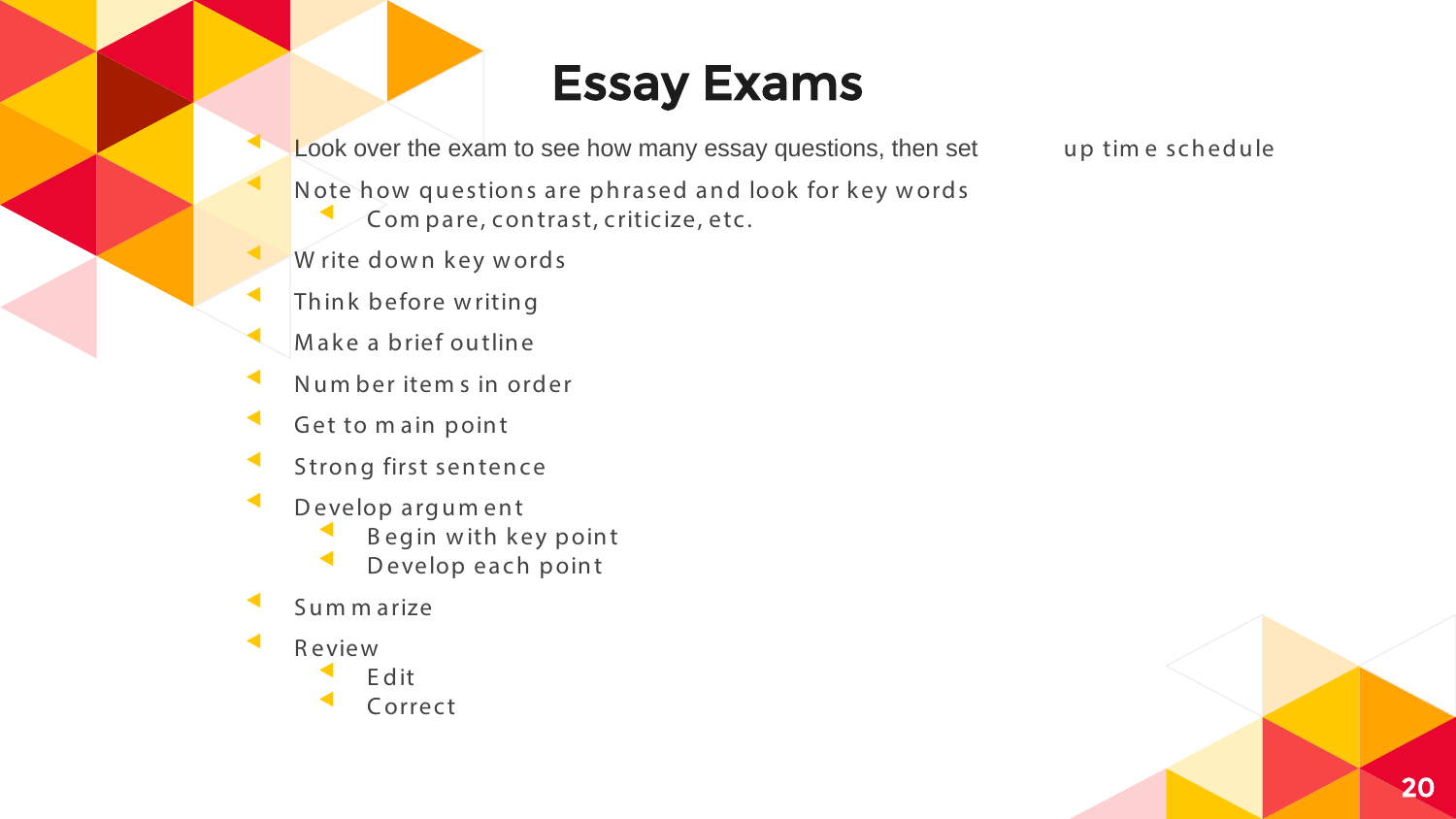### Directive Words in Essay Tests

Consider these "directives" and what they mean:

- Com pare: Show similarities of two or m ore things<br>• Contrast: Show differences between two or more
- Contrast: Show differences between two or m ore things<br>• Criticize: Express your judgment and discuss limitations
- Criticize: Express your judgment and discuss limitations and good points of the questio<mark>n.</mark><br>• Define: State the meaning of something
- Define: State the meaning of something
- Describe: Explain in detail
- Diagram : Draw a picture or graph
- Discuss: Provide a detailed account
- Enumerate: Number in order
- Evaluate: Assess strengths and weaknesses, providing reasons
- Explain: Make clear
- Illustrate: Offer an example
- Interpret: Translate, exem plify, solve, or comment upon the subject and give your reaction
- Justify: P rove or show grounds for decisions
- List: Enum erate or present an item ized series<br>• Qutling: Cive main points essential suppleme
- Outline: Give m ain points, essential supplem entary m aterials, presenting inform ation in system atic arrangem ent
- Prove: Dem ands confirm ation or verification
- Relate: Show the relationship, emphasize connections<br>• Poview: Provide critical examination through analyzing
- Review: P rovide critical exam ination through analyzing points of the problem
- State: Specify, give, state, high points in brief, clear, narrative form
- Summarize: provide a condensed version, highlighting main points only
	- **Trace**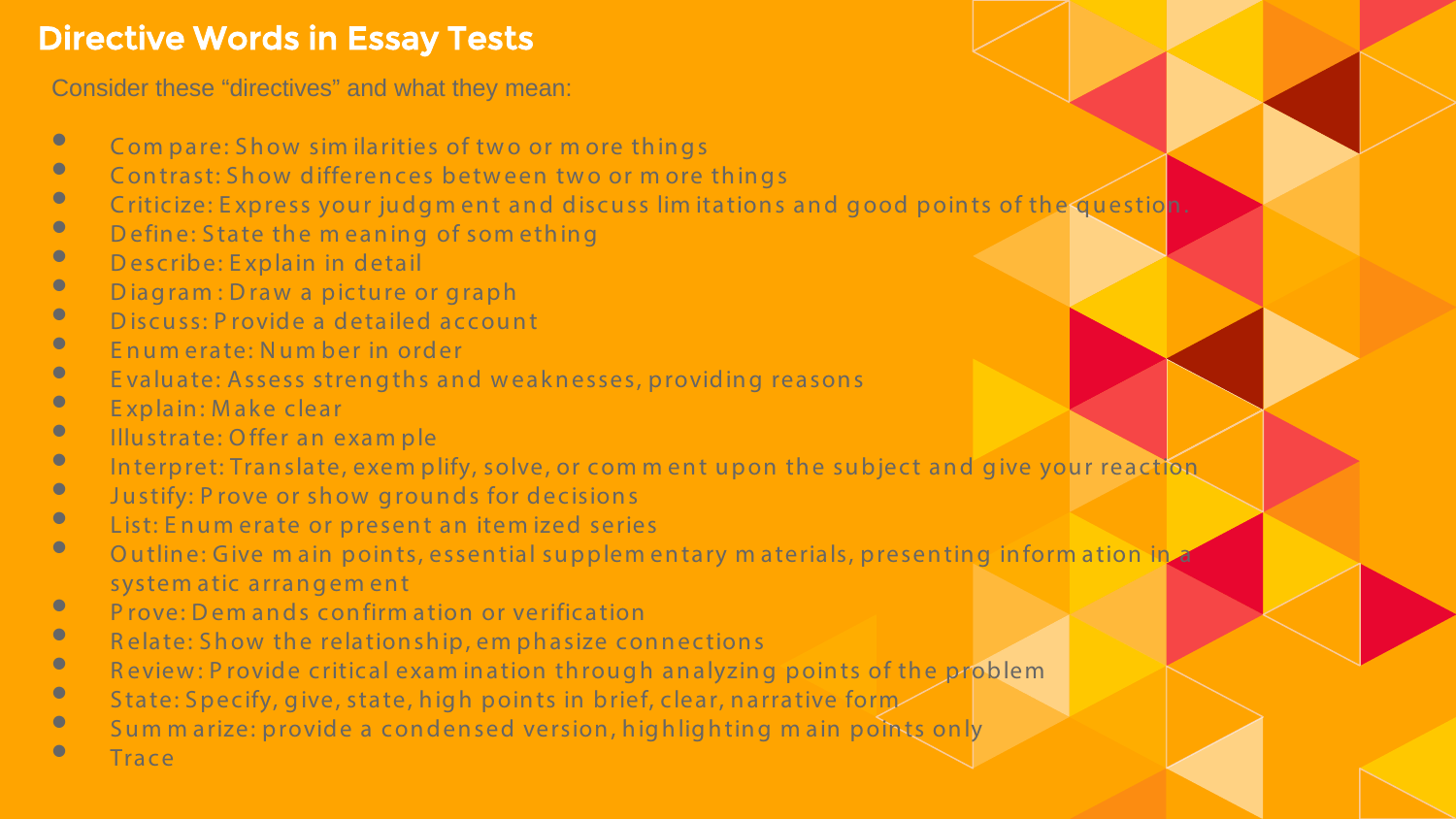# Fill-in-the-blank

- **Read questions carefully**
- Ensure your answer is gram matically correct for the sentence
- Be aware of key concepts
- Reread the sentence with your response to make sure it makes sense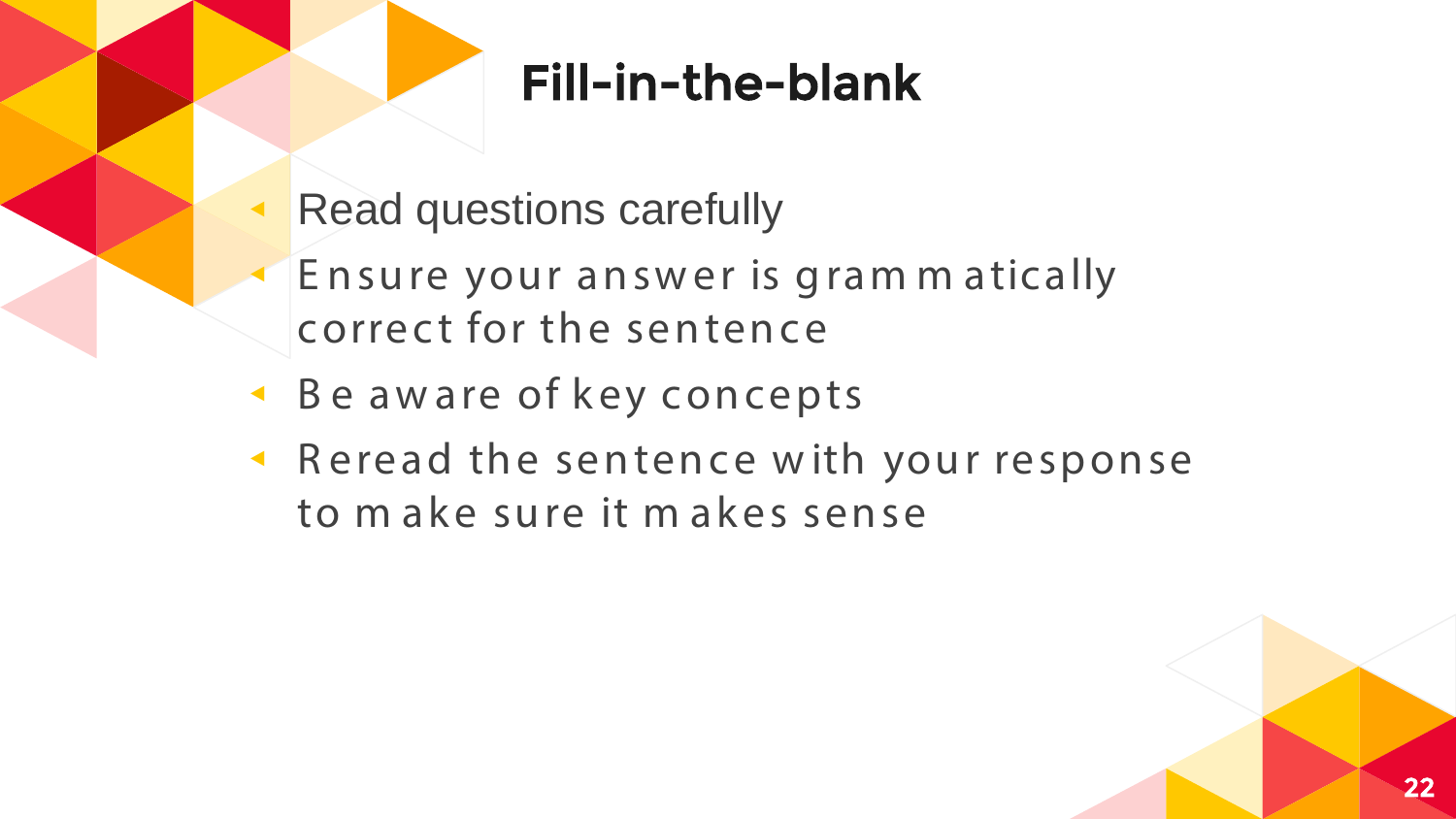# **Short Answer Questions**

- Always write something, even if you have to quess
- Identify and underline topic in each question
- Use supporting details, examples, evidence, explanations
- End paragraph with a brief sum mary
- Proofread your response